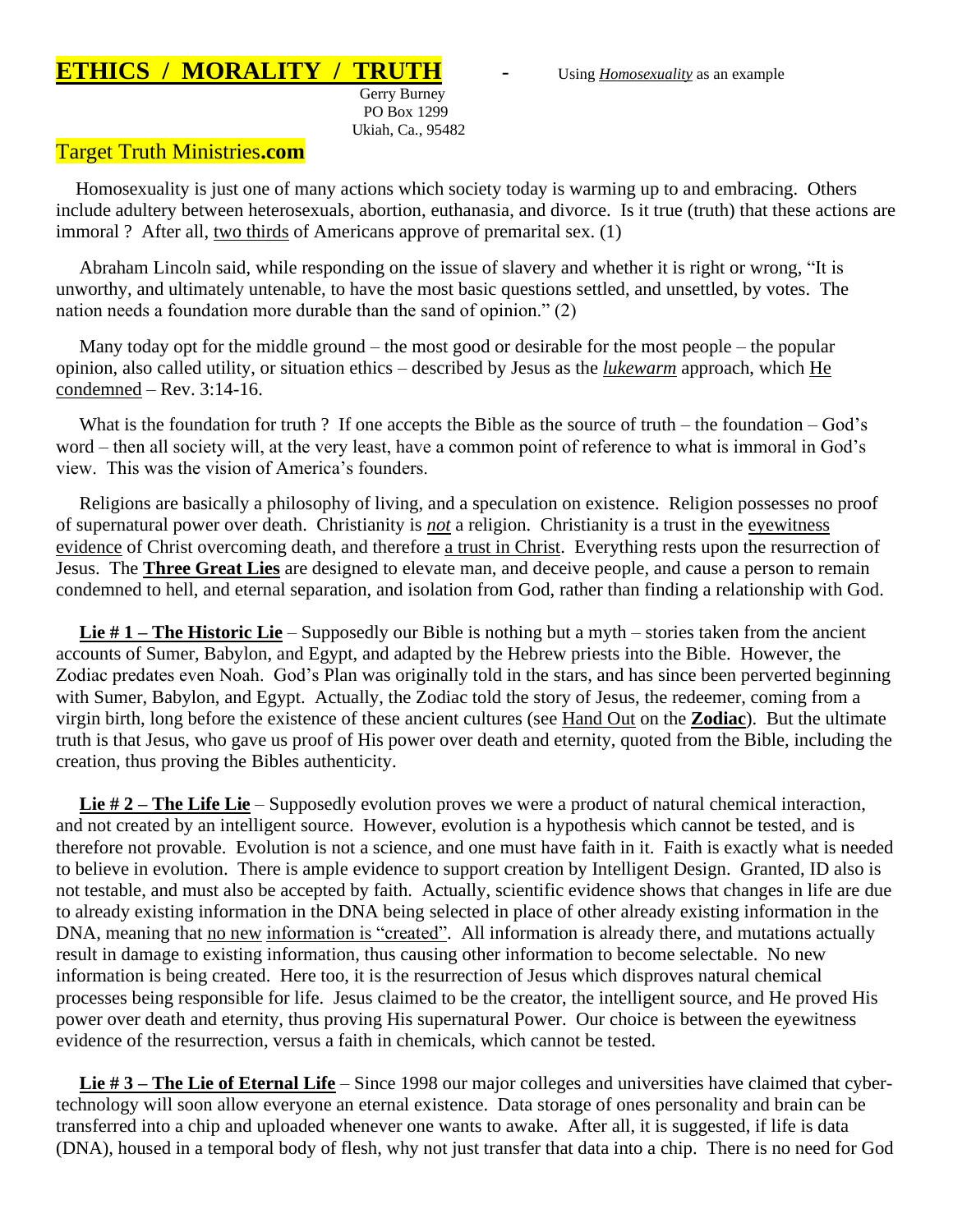as we will soon control our eternal existence ourselves. Just think, instead of loading my body on a plane to go to another country, I can be digitally transmitted, as even the other country can be digitally represented. However, this is a "no-brainer". Every science student knows that the universe is expanding, and therefore the entire universe, and all atomic structure will be non-existent in the future. Without atomic structure there will be no data storage. Only Jesus showed His power over death and eternity, and He told us in Revelation that His new creation will be a new dimension. Even science agrees with what Jesus told us 2,000 years ago – time is almost up – this universe is toast, and that there are other dimensions.

 The only proof we ultimately have of anything is an actual eyewitness testimony. The Bible is the actual eyewitness testimonies of over 500 people to Jesus overcoming death, and teaching on this planet for 40 days before ascending into that other dimension – heaven (1 Corin. 15:1-8). Our choice is to trust in Jesus, and the eyewitness testimonies, or to have faith in philosophies, chemicals, and chips. **Note** – we spend so much time arguing the points of the charges – the lies – that we tend to overlook the testimony of Jesus on these issues, and His total authority, supported by actual eyewitnesses.

 There is no such thing as different truths – "You have you're truth, and I have mine." To be truth it must be exclusive – the only real true authoritative position on an issue. For truth to be exclusive it cannot come from the sand of opinion. Truth must derive its source from an exclusive test, such as a scientific proof of nature which cannot be denied, or the exclusiveness of the being who has power over life and death, and who created all nature.

 Immorality has been around since humanity began, and certain immoral acts have, from time to time in history, been accepted by different societies, including Judeo / Christian societies, which had strayed from God's word. Immorality includes adulterous acts, divorce, polygamy, homosexuality, and the murder of children, known as child sacrifice to the gods, to in order to make life pleasurable for those adults, in addition to many others. Generally these immoral societies decline, and are eventually replaced by societies which have adopted traditional biblical, or similar morals, even though some immoral acts continue in the background. In time, many of these societies also eventually decline, as they normalize many of these immoral activities, and so the cycle continues.

 Such is the case of western culture which had adopted traditional biblical teachings until the last century, with the birth of Darwin and natural evolution, and the death of God according to Nietzsche. More specifically, since the 1960's, society has truly begun to return to its roots of sin, as defined by the Bible.

 Every day there are new claims of man's rational superiority over the myth of some god. There are new understandings of the Bible, either as myth, or as having been mistranslated. After all, as I paraphrase what was stated thousands of years ago – All things and behaviors are natural and perfectly O K. Go ahead, participate. You'll increase your knowledge, awareness, and understanding. Your eyes will be opened. God created you, and loves you, and these actions and behaviors are naturally pleasing, and desirable, so you surely won't die.

 This brings us to the real question then. Will we surely die ? Or, put another way, knowing that we all are on a path toward death – from the moment we are conceived – what assurance does anyone have of any life after death ? Does my action in this life have anything to do with an eternal life ? Or, should we just live for the present ? Is there any evidence to support the truth of supernatural life after death, and the truth of God's power over man ?

 In all of history only one being has shown any supernatural power over death. And that person, who raised people from death, and after His own death, was raised to life, testified to us that He and His ways are the only way to eternal life in heaven after death (John 14:6). Millions of individuals, and some societies, have since based their moral standards upon the standard set by Jesus – restricted divorce, respect for the sanctity of life, and marriage between one man and one woman, with no extramarital sex, etc.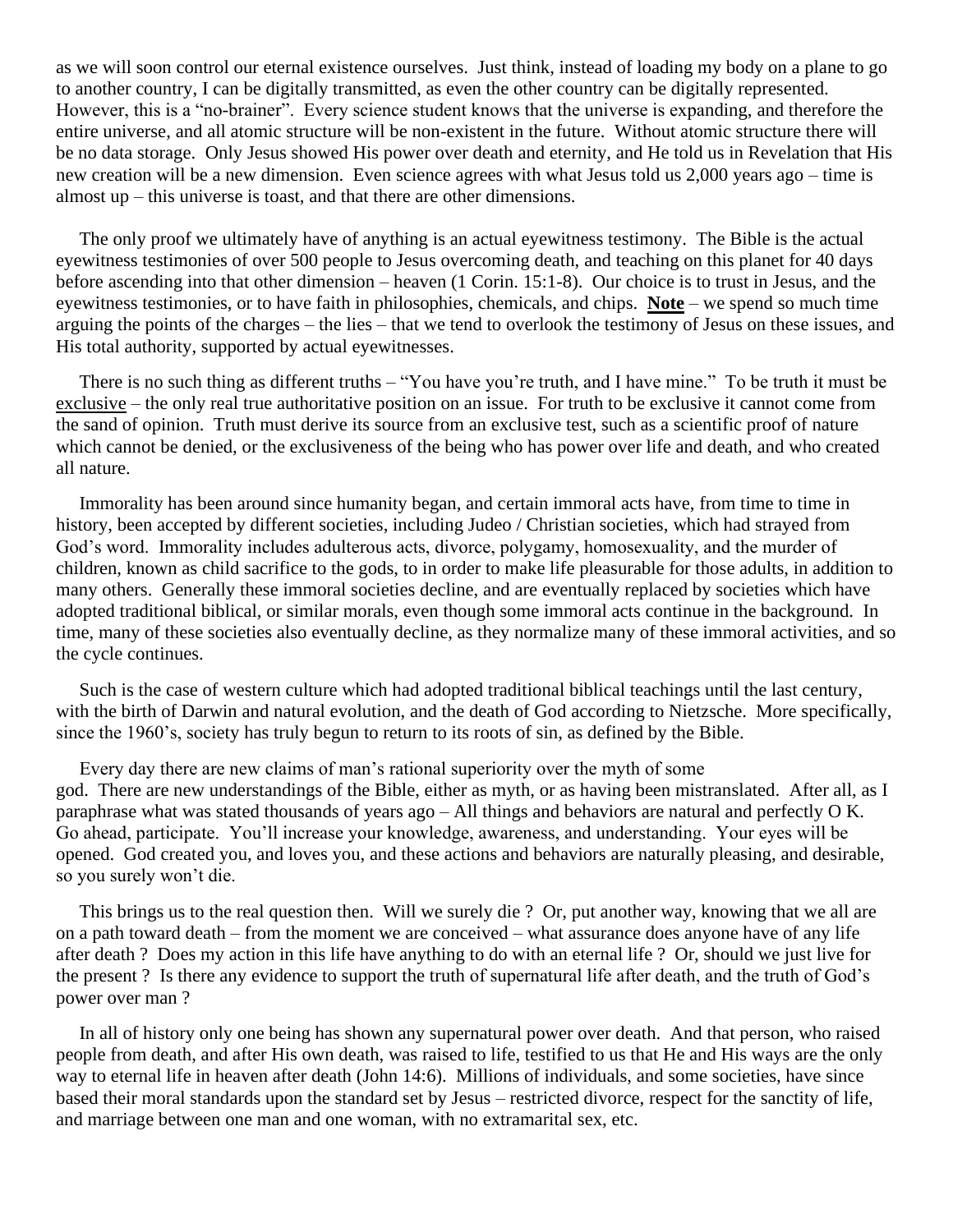Today we are moving away from Jesus and His ways, and moving once again toward a human centered set of freedoms, tolerance, and acceptance of divorce, extramarital sex, even a redefinition of marriage, and a redefinition of humanism, or person-hood, which includes the acceptance of abortion and euthanasia.

 The reason for removing God from public government education in the 1960's, was to eliminate the source of moral authority based on the God of the Bible, and to allow the value of the rational human decision to be promoted above the old authority of God. The old ways were no longer popular.

 The post-modern approach to ethics is the metaphysical system known as existentialism, where the act of rational thought produces freely chosen decisions and actions. This view states that as long as the beliefs, decisions, and actions are freely chosen by each individual, they are valid for that person, and therefore authentic. Persons who follow moral guidelines, which they did not create for themselves, are considered inauthentic.

 This of course means that people who humble themselves before Jesus, and follow His ways, when it is against their natural flesh inclinations, are inauthentic. Their decisions, and their opinions are not valid. We conquered Hitler on the battlefield, but have lost the war in the classroom, which has adopted metaphysical existentialism, which Hitler had popularized.

 Some today in 2004 want the Bible restored to the classroom in public government schools, but this would be a huge mistake at this time. Since the 1960's, neither the teachers, nor the curriculum are adequately equipped to instruct in the areas of the supernatural, and dimensionality. The scientific evidences for intelligent design are not taught in government public education, and neither is the theological discipline. We must not entrust the study of origins, the incarnation, and the resurrection, to teachers uneducated on the supernatural. Unfortunately, the problem of theology and doctrine aren't just limited to secular education. A recent survey showed that only 45% of pastors who attended seminary have a biblical world view, which is that absolute moral truth is based on the Bible (3).

 Today, if one truly wants an education, one needs to search for conduits of truth, and the term truth must be defined. For some people even knowing the truth does not change their view of self over God. The truth is Jesus proved His power over death and said He alone offers us eternal life, if we trust only in Him. One can reject this truth, and choose to live only for this life, or hope some guy named Buddha, Vishnu, Muhammad, Smith, or Guru can maybe grant you eternal life. That is our choice. There is no evidence of these or other "Holy Men", ever having any power over death - just nice philosophies for this planet. (see burneyfam.com for book The Paradigm Trilogy, or click on Updates, or Hand Outs)

 The truth is Christ proved His power over death, and we will all perish without Christ, and He has commanded we endeavor to live in a prescribed manner, part of which includes love and patience, and part of which includes standards He set forth as God over all creation.

 The truth of God will not be hidden. Those who desire the truth will understand that the current popular trend of fulfilling ones desires, by establishing ourselves as the authority over morality and right and wrong, in place of God and His word, is nothing more than selfish arrogance. God tells us this is normal. God tells us we are all sinful at birth, even in the womb. It is God's message that we need to rise above our selfishness, arrogance, and pride, and we are to humble ourselves before God and His ways – Not our ways. As God's word tells us, it is normal human behavior to say no to being humble, and doing things God's way. We are all sinners. Sinful behavior may be normal, but not moral.

 Today society, through governmental laws, is rejecting God in favor of popular desires. But those who truly worship God, and humble themselves before Him, understand His desires, and understand those who promote acceptance of immorality, such as adultery, abortion, homosexuality, euthanasia, and divorce, etc., will themselves be judged by God as unworthy, abhorrent, and not welcome in God's kingdom of heaven, even if they are applauded by the nations here on earth, and recognized as among the most loving, humane, and tolerant. God is not tolerant. Patient – yes. Loving – yes. Tolerant – no.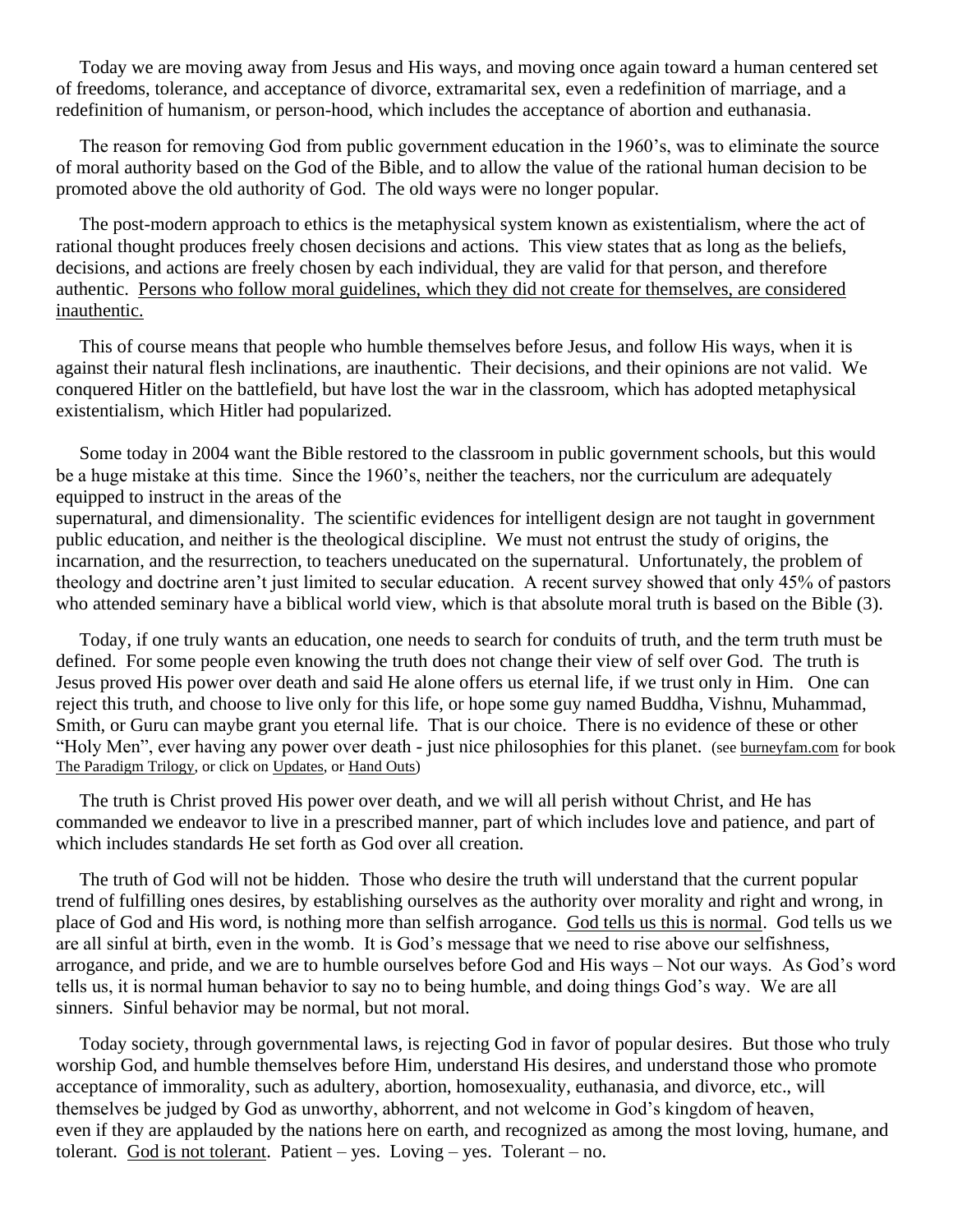Following is a series of understandings the world has about the issue of homosexuality, and why the world view is that homosexuality should be accepted as being blessed by Jesus. These were arguments published in the county newspaper

beginning with the issue of Gay Pride Celebrations mandated by the local, state and federal governments in 2002, and continuing into 2004 with the issue of Gay Marriage. (4)

- Many Old Testament laws should be ignored today as uncivilized, and this includes homosexual laws. Any modern religious leaders who use them are biased, homophobic, bigoted, and discriminatory by singling out homosexuals, and taking words from the Bible out of context.
- Calling gay people's love a sin is disrespectful, and doing so in the name of God, who is love, is the boldest of lies. We need more diversity training in schools, and at work.
- Jesus teaching is about love, acceptance, tolerance, compassion, and forgiveness. Gay people contribute to society, and Jesus love is all inclusive. No exceptions. The Gospel is all about the fatherhood of God and the brotherhood of man. Christians need to grasp the teachings of Jesus by focusing on the care of people, and we need to ignore the literal textual interpretation of the Bible.
- Christians are missing the lessons of the Bible by eliminating the metaphorical interpretation. The Bible is not in its original version, and has been edited and manipulated. We need to use our common sense. Jesus did not judge. God is love. The shift in consciousness is out there. It is a new day. There are too many Christians with a limited understanding of the Bible.
- Bible people are prejudiced, discriminatory, and pick and choose which Bible verse to use against people in hate. Bible people pick which translation they want, and call that translation authoritative, so they can be prejudiced.
- Bible people will change their mind when they have a gay son or daughter.
- Christianity exposed itself as a divisive tool used by its leaders against blacks with slavery and the KKK, Hitler against the Jews, Christian killers like Jim Jones, and others, and now against the homosexuality community. God is love. Christians are hate.
- Jesus changed the old laws, and Jesus never teaches about homosexuality. He taught love and tolerance. Christians just want to judge.
- God made every homosexual, and God makes no mistakes. Christians have no right to assert that homosexuality activity is a sin. God has no problem with any sexual acts – they may be biblically sinful, (Meaning the Bible is wrong, and not really God's word), but God loves all.
- Most Christians are ignorant of what God really says, and they follow self-righteous leaders. Society needs to broaden its thinking.
- Marriage being only between a man and a woman is just a religious thing. Christianity is not about God it is about disliking gay people. Christians know it is wrong to object to gay relationships. The faithful spew garbage. God does not object to homosexuality, and gays deserve the same sacred blessings from God.
- Many Christians are gay and there are Christian church leaders who are actively homosexual. Being gay is part of our being human – like skin color. God gave us homosexuality and as long as it is used for love and not hurt, God will honor it. Christians who judge homosexuality as wrong are practicing hate. Gay people are kind, caring, loving, and considerate.
- Paul never met Jesus, and all his letters don't apply to God's love of homosexuals.

Even though it is suggested that Jesus is referred to in support of a pro-gay agenda, a common thread woven through out the arguments in favor of promiscuous behavior is the absence of any scriptures used to support the belief that God will honor this behavior.

## **JESUS DID SAY :**

- I am God I and the Father are One John 10:30.
- My kingdom if not of this world John 18:36
- This world is Satan's domain Job 1:7, Matt. 4:8-9, John 12:31.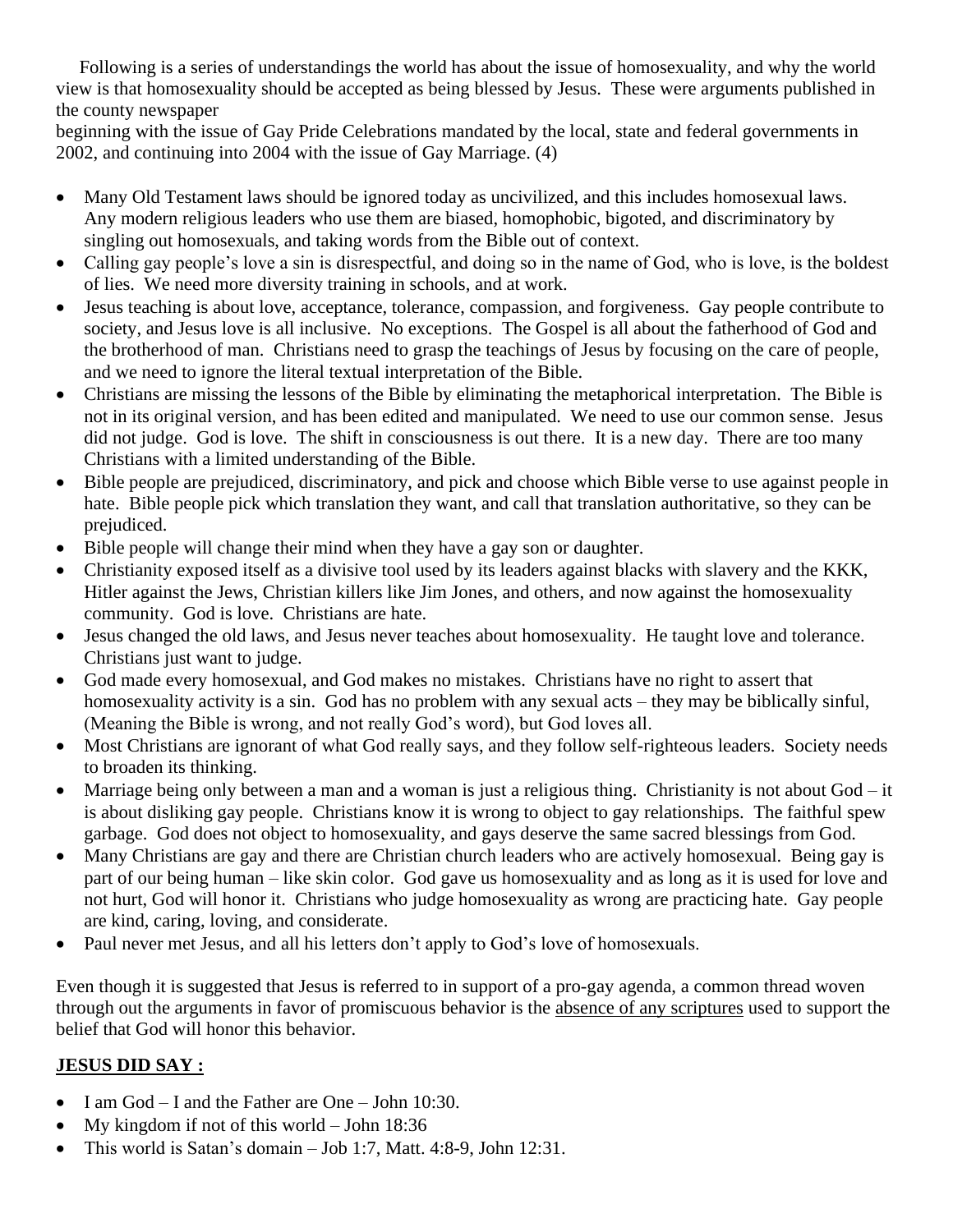- I am the way, the **truth**, and the life. No one comes to the Father but by Me John 14:6.
- Jesus redefined His law of the Old Testament, where Israel was to obey certain laws, or possibly suffer death (the purpose of which was to teach the holiness and sovereignty of God over all life). Jesus put in place of these laws for Israel a means of forgiveness for all of humanity, if one repents, changes their ways, and follows Jesus. Those who refuse to repent, and worship Jesus, will suffer death and eternal damnation. Jesus died on the cross to make forgiveness possible – Mark 8:31-38, Rom. 8:1-8.
- God said all are sinners (Rom. 3:23), and Jesus called homosexual behavior, as well as all adultery, a sin Matt. 15:16-20, Mark 7:18-23. We are all sentenced to death and hell, and Jesus came to save those who trust in Him only, and endeavor to obey His word (John 3:17-18).
- There is debate over whether homosexuality is a genetic disposition, a chemical / hormonal disposition, a social condition, or a perfectly normal condition. It really makes no difference. Even heterosexuals are inclined toward adultery and extra-marital tendencies. Jesus commands us to not have sex outside marriage, and Jesus referred to His word in establishing marriage between a man and a woman - Mark 10:1-12, Gen. 2:21-24.
- Jesus did not come to condemn, but to save (John 3:16-17). This is because everyone is condemned already the very moment they are conceived (John 3:18).
- Jesus came to divide people Luke 12:51-53. Divide those who repent, and put their faith and trust in Jesus (the saved), from those who excuse sin (the condemned).
- Jesus called all people to treat each other with love and patience, because we are all sinners, but Jesus never called people to tolerate deviant behavior as moral, or to celebrate immoral behavior with pride - Luke 6:27- 36, Matt. 4:17. This even includes our own children if they embrace homosexuality or adultery. We must love them as a person, do them no harm, be patient with them, as long as no harm is done to society. Because they are blind and lost, we need to pray they will repent, but we must not accept, tolerate, embrace, celebrate, or promote their activity (actions are harmful when there is no longer any shame attached to the immoral action). If I truly love someone, I will want them to spend eternity in heaven with God, and not be condemned to hell - John 5:25-29. True love is to share the **truth** with people – the Gospel of Jesus.
- There are many Christian leaders today who interpret the Bible as embracing homosexuality, and they are deceiving the people. These leaders are evil according to Jesus - Matt. 7:21-23, Rev. 3:16.
- Jesus said He will judge all Rev. 20:11-15. Many will not be saved Matt. 7:13-14. (see burneyfam.com for book The Paradigm Trilogy, or click on Updates, or Hand Outs)

 It is easy to make claims that the Bible is not authentic. That it is mistranslated, and inaccurate. However, all the evidence gathered by historical scholars all over the world show the Bible's eyewitness testimonies to be the most scrutinized, authentic, accurate text in the entire world. No other ancient text even comes close to the Bible's level of evidence, accuracy, and authenticity.

 Christians in history have used the Bible to oppress groups, and not to be patient and love them. This is so very true. God's word has been misused many times. Just because Jesus does not approve of homosexuality, and many other immoral actions, does not mean that Christians should abuse or harm fellow human beings. Christians must be patient, show love, and pray each soul will receive the truth, and be saved, before they pass from this life, and are condemned to hell.

 America, and our world, must endeavor to find the truth – a rock. Not sand. Not popular opinion. Jesus and the Bible give us evidence of eternal supernatural power over death – and therefore evidence of the ultimate truth – Jesus and His word.

 **To the general public** who encourage people to engage in activities which God's word describes as abhorrent, I would say : This is normal. Jesus understands that we are all sinners, and that we are wandering in this life without His Truth to guide us. He offers us truth and forgiveness, if we will repent and put our faith and trust in Him only. This is why He came – to save fallen souls. Non-Christians, who do not yet understand God's truth, must be shown patience, and loved as lost souls, and also be informed of the truth– God's word. Jesus loves each person. It is our actions which separate us from God.